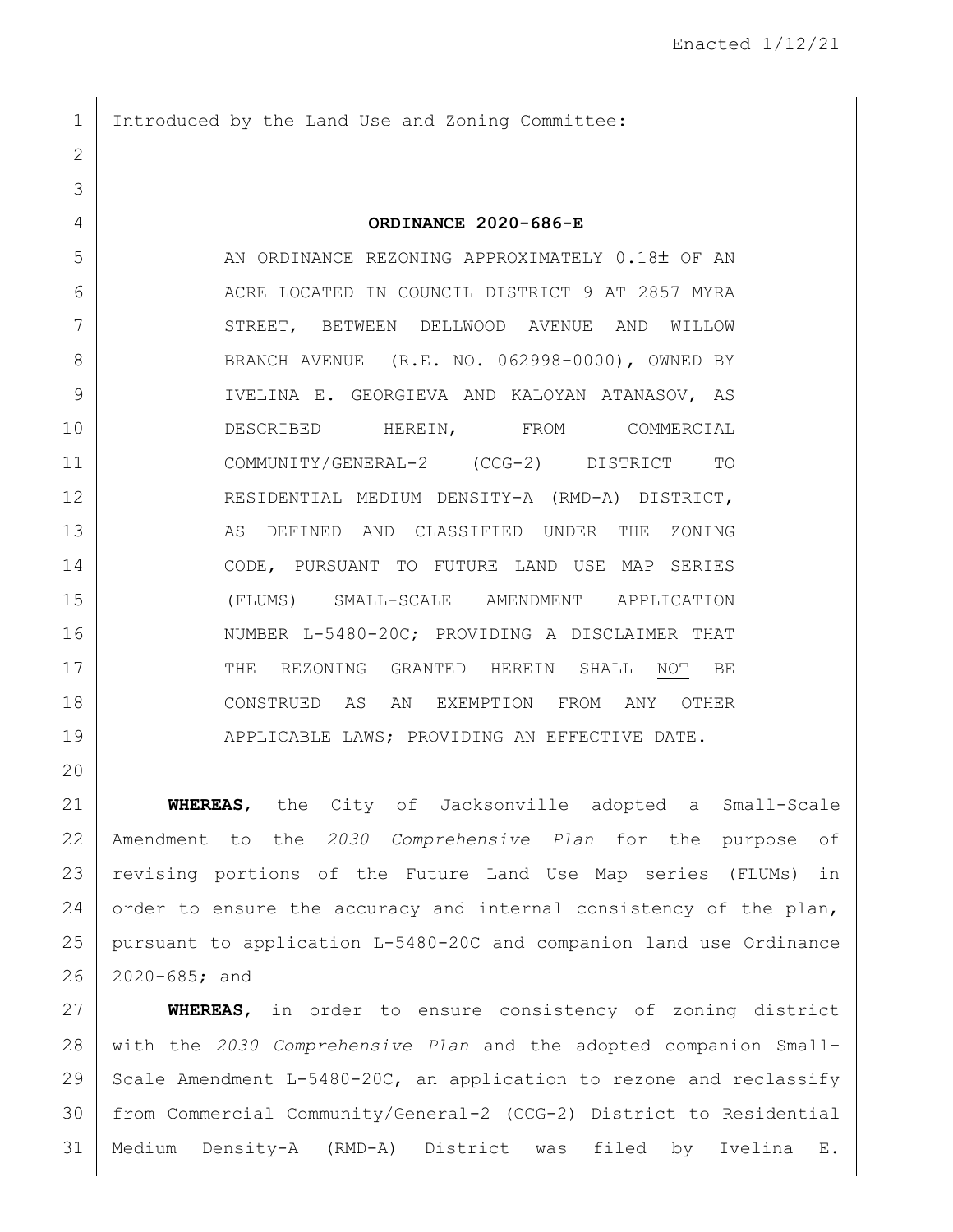1 Georgieva, the owner of approximately  $0.18\pm$  of an acre of certain 2 | real property in Council District 9, as more particularly described in Section 1; and

 **WHEREAS**, the Planning and Development Department, in order to ensure consistency of this zoning district with the *2030 Comprehensive Plan*, has considered the rezoning and has rendered an 7 advisory opinion; and

 **WHEREAS**, the Planning Commission has considered the 9 application and has rendered an advisory opinion; and

 **WHEREAS**, the Land Use and Zoning (LUZ) Committee, after due notice, held a public hearing and made its recommendation to the 12 Council; and

 **WHEREAS**, the City Council, after due notice, held a public 14 | hearing, and taking into consideration the above recommendations as well as all oral and written comments received during the public hearings, the Council finds that such rezoning is consistent with the *2030 Comprehensive Plan* adopted under the comprehensive planning ordinance for future development of the City of 19 Jacksonville; now, therefore

**BE IT ORDAINED** by the Council of the City of Jacksonville:

 **Section 1. Subject Property Location and Description.** The 22 | approximately  $0.18\pm$  of an acre (R.E. No. 062998-0000) is located in Council District 9 at 2857 Myra Street, between Dellwood Avenue and Willow Branch Avenue, as more particularly described in **Exhibit 1**, dated October 26, 2020, and graphically depicted in **Exhibit 2**, both of which are **attached hereto** and incorporated herein by this 27 | reference (Subject Property).

 **Section 2. Owner and Applicant Description.** The Subject Property is owned by Ivelina E. Georgieva and Kaloyan Atanasov. The applicant is the owner, Ivelina E. Georgieva, 4401 Sepulveda Boulevard #302, Sherman Oaks, California 91403; (562) 310-0495.

 $- 2 -$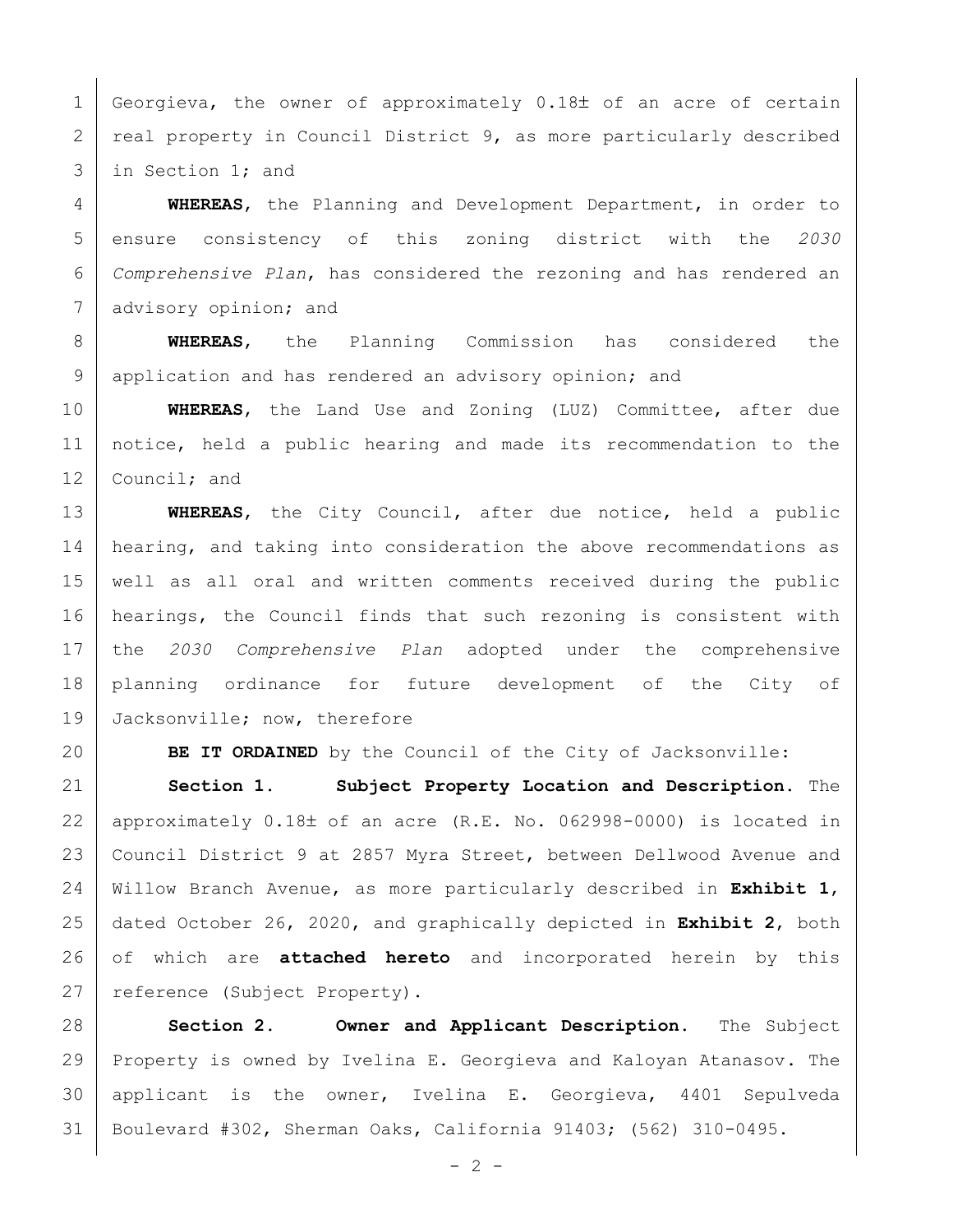**Section 3. Property Rezoned.** The Subject Property, pursuant to adopted companion Small-Scale Amendment Application L- 5480-20C, is hereby rezoned and reclassified from Commercial Community/General-2 (CCG-2) District to Residential Medium Density-A (RMD-A) District.

 **Section 4. Contingency.** This rezoning shall not become effective until 31 days after adoption of the companion Small-Scale 8 | Amendment; and further provided that if the companion Small-Scale 9 | Amendment is challenged by the state land planning agency, this 10 rezoning shall not become effective until the state land planning agency or the Administration Commission issues a final order determining the companion Small-Scale Amendment is in compliance with Chapter 163, *Florida Statutes.*

14 **Section 5. Disclaimer.** The rezoning granted herein 15 shall **not** be construed as an exemption from any other applicable 16 | local, state, or federal laws, regulations, requirements, permits 17 or approvals. All other applicable local, state or federal permits 18 or approvals shall be obtained before commencement of the 19 development or use and issuance of this rezoning is based upon 20 acknowledgement, representation and confirmation made by the 21 | applicant(s), owner(s), developer(s) and/or any authorized agent(s) 22 or designee(s) that the subject business, development and/or use 23 | will be operated in strict compliance with all laws. Issuance of 24 this rezoning does **not** approve, promote or condone any practice or 25 act that is prohibited or restricted by any federal, state or local 26 laws.

27 **Section 6. Effective Date.** The enactment of this 28 | Ordinance shall be deemed to constitute a quasi-judicial action of 29 the City Council and shall become effective upon signature by the 30 Council President and the Council Secretary.

- 3 -

31